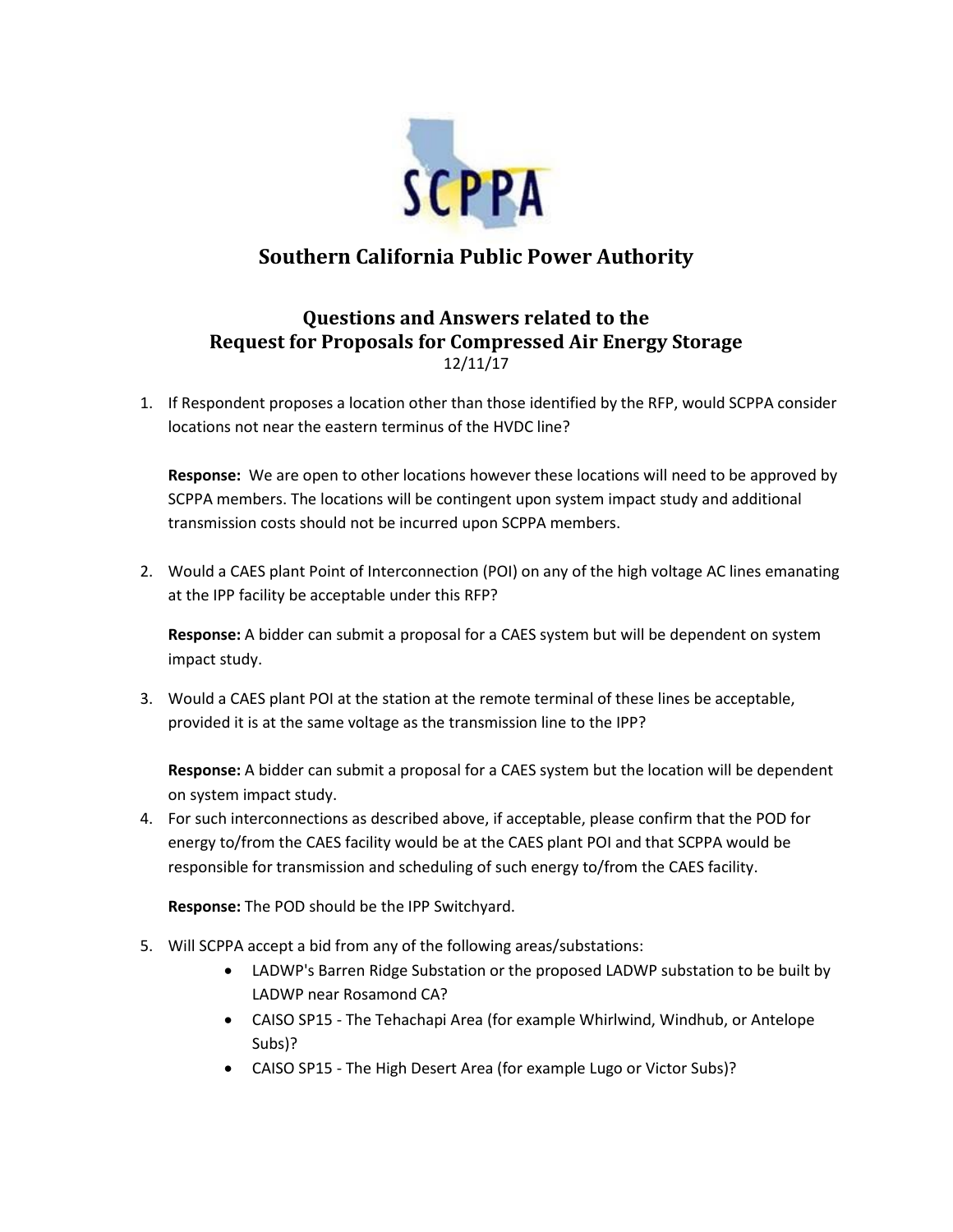**Response:** A bidder can propose a CAES system in these areas if they desire. This is contingent on the system impact study and additional transmission costs should not be incurred upon SCPPA members.

6. Please prioritize any of the above POIs that would be acceptable for bidding from highest to lowest level of interest.

**Response:** First Priority – LADWP's Barren Ridge/Rosamond Substations Second Priority – High Desert Area Third Priority – Tehachapi Area

7. The inclusion of a request for information on the impacts of the Investment Tax Credit (ITC) on bid prices implies that SCPPA is looking for developers to pair CAES with their own, new renewable project. Was this your intent? Adding this component into our proposal will require substantial new analysis within the short response window.

**Response:** Our intent is to make the option of developing a renewables project to be paired with ITC available to bidders. It is not required.

8. The RFP states that SCPPA is interested in projects with 100 MW generation capacities or greater. However, CAES technology is built with a drive train of a specific size. The minimum size of a CAES facility (with one drive train) would be 160 MW generation capacities. Two trains would be 320 MW generation capacities. There are no incremental options between those two sizes and a bid for a 320 MW project would look quite different from a bid of 160 MW. Could you provide more specific direction about the size project SCPPA is interested in?

**Response:** Our only size requirement is a system which is greater than 100 MW. If a bidder wishes to propose multiple options in size, please state those options in the proposal.

9. Is SCPPA targeting a storage project with a specific duration (hours at rated output) or capacity (storage equivalent MWh)? If so, what is the target?

**Response:** We are targeting a system which has duration of at least 4 hours. Systems with greater than 4 hour duration are more than welcome.

10. What is the desired in-service date for the project?

**Response:** Before 2025.

11. Is this RFP a Budgetary or Firm Proposal?

**Response:** Firm Proposal.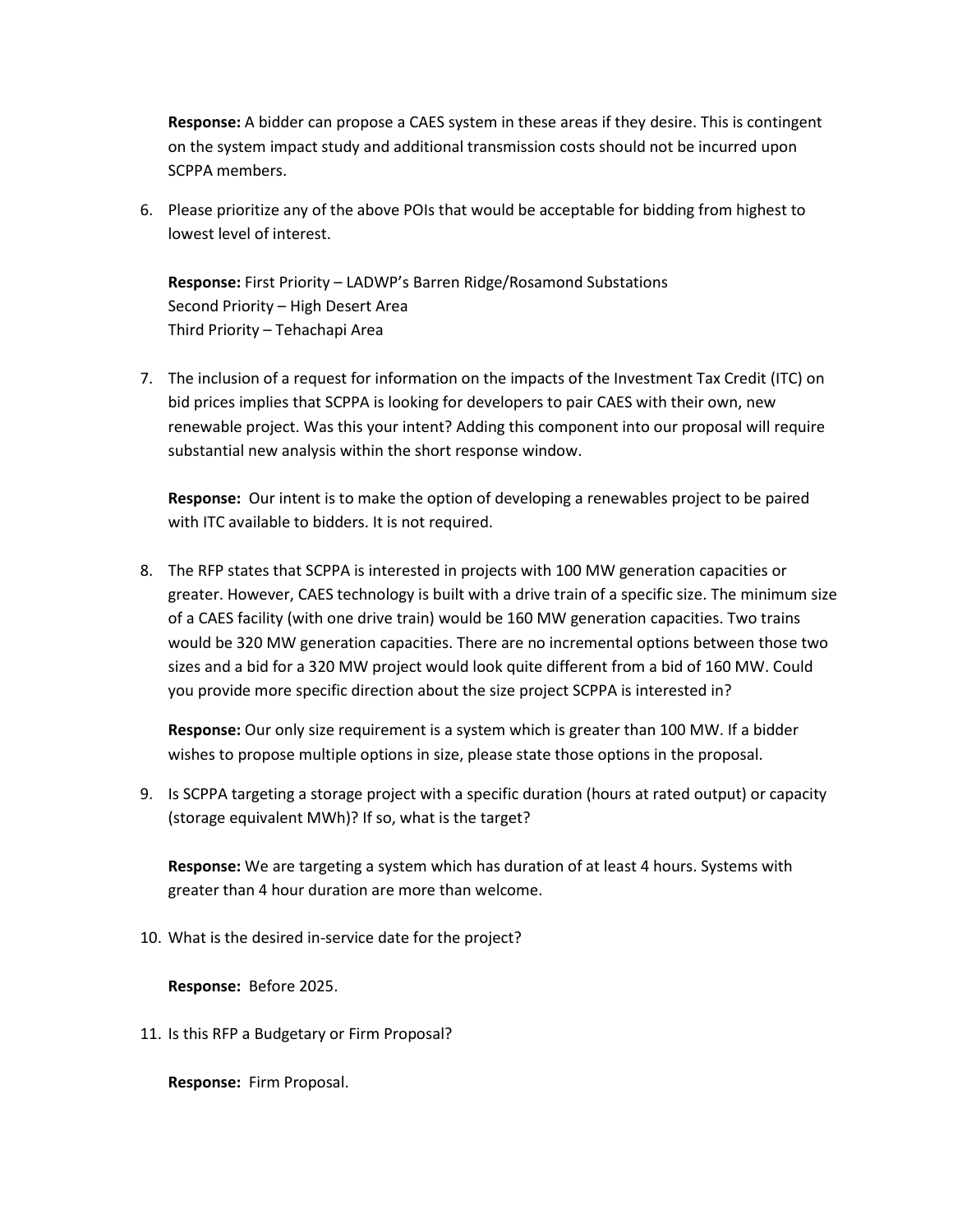12. With the holiday (s), is it possible to get an extension?

**Response:** 4 week extension granted. RFP has been updated to reflect this change.

13. What is the cavern's characteristic (volume, min and max pressure during the charge and discharge, etc.).

**Response:** We're relying on the bidders to tell us this in their proposal.

14. The "Areas of Interest" section references integration of renewables as part of the CAES proposal and directs bidders to provide details.

As this is a new potential component of the project, what level of detail does SCPPA require on the renewable generation component of the project?

**Response:** Provide the same level of detail which is being asked for in the CAES portion of the RFP.

15. Which elements from Table 1 apply and which should be reported independently vs. in combination with the CAES storage facility?

**Response:** Contractor to assume which elements are applicable to renewables project. All applicable elements should be reported independently.

16. Regarding the request on "Compliance with CEC Guidebook," we assume SCPPA is referring to the RPS Eligibility Guidebook Ninth Edition. Please confirm.

**Response:** 9th edition confirmed.

17. SCPPA notes that respondents will be required to conform to prevailing wage rates for workers in California. Although IPP is outside California, Range assumes that as part of calculating their labor costs, we should assume we will need to pay prevailing wages (or local DWP-IBEW wages) for work at this location. Could SCPPA confirm this is the right assumption? This will have a significant effect on how bidders calculate labor costs.

**Response:** Contractor's assumption is correct to use prevailing wages for location of work.

18. Please confirm that information submitted by respondents to this RFP marked as proprietary or confidential will be kept confidential and will not be disclosed to outside parties or potential competitors.

**Response:** Proposals will be kept confidential to evaluating parties.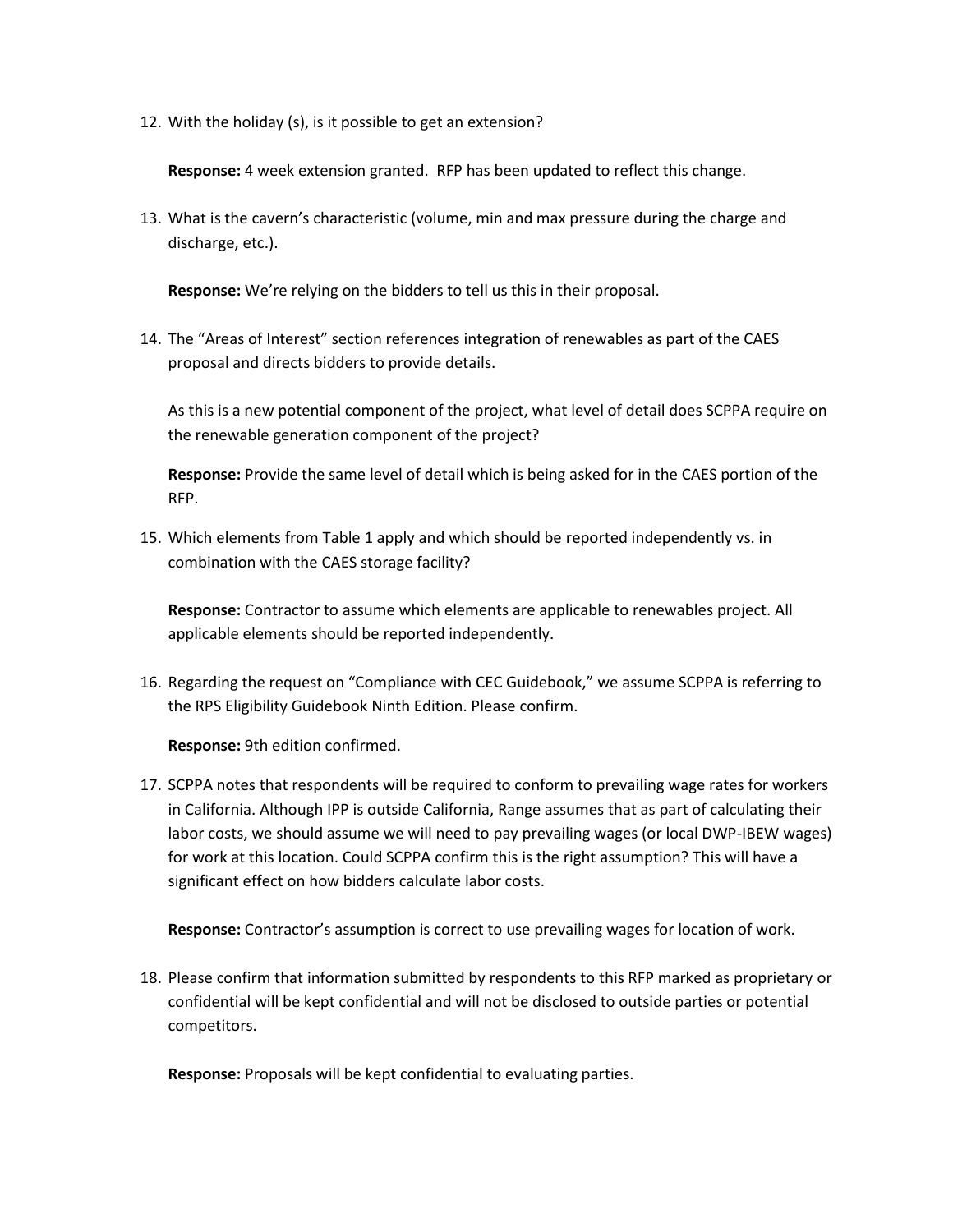19. Regarding items listed in Table 1, Availability Category - Please clarify the item listed as "Performance Penalty."

**Response:** This is a financial penalty for an unsuccessful operation of the CAES system. For example, if the CAES unit fails to start up and generate 100 MW when off-taker desires, a penalty would be imposed on the owner of the CAES unit. This would apply to a PPA.

20. Regarding items listed in Table 1, Energy Availability Category - Please clarify the item listed as "Resource Availability Profile."

**Response:** A profile showing the availability, expressed in percentages, of the CAES system over a period of one year. Contractor can assume intervals of profile (hours, days, etc.).

21. Regarding items listed in Table 1, Operational Procedures Category - Please clarify the items listed as "Different Operational Procedure with other SCPPA Members" and "Different Operation Procedure without other SCPPA Members."

**Response:** Different Operational Procedure with other SCPPA Members - Operational procedures for CAES with multiple off-takers.

Different Operational Procedure with other SCPPA Members – Operational procedures for CAES with only one off-taker.

22. Regarding items listed in Table 1, Miscellaneous Category - Please clarify the item listed as "Separate from IPP Operations except for Interconnection."

**Response:** This is an area for bidders to describe the physical location of the proposed CAES system if separate from IPP.

23. Referencing "Table 2 – Project Costs", is there a difference between "PPA (\$/MWh)" under the Contractor Ownership scenario located on IPA property and "Life Cycle (\$/MWh per year)" under the Contractor Ownership scenario on property adjacent to IPA?

**Response:** Those areas should say "Life Cycle Costs (\$/MWh per year)". This applies to both On IPA Property and Adjacent to IPA Property, or other location.

24. Referencing "Table 2 – Project Costs", does SCCPA prefer PPA and Life Cycle costs assume escalation or held constant?

**Response:** Contractor to hold PPA and Life Cycle Costs constant.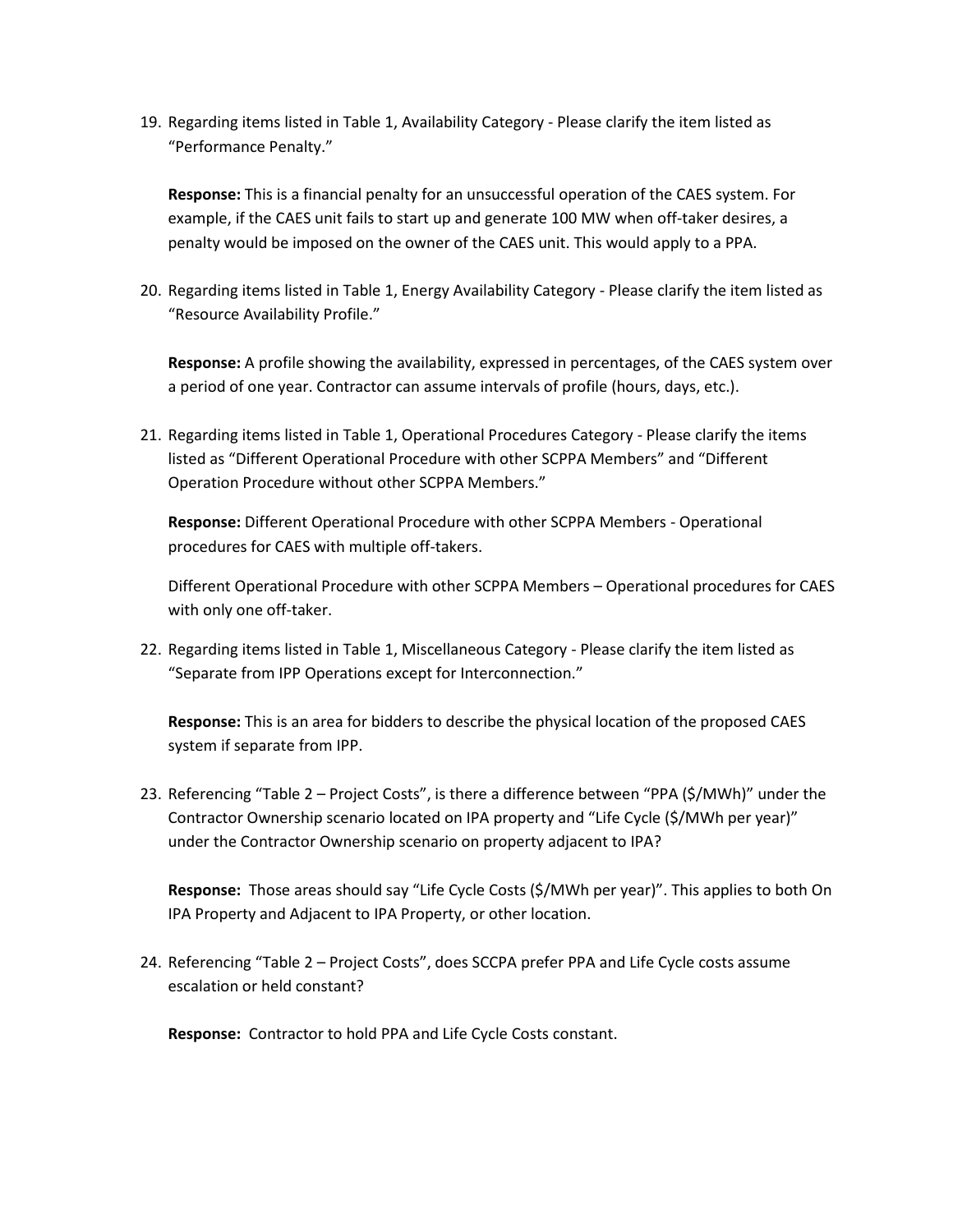25. Does SCPPA anticipate issuing any further information or addenda prior to the RFP Submittal Deadline, such as preliminary terms and conditions for a PPA or a data room containing details of the site, caverns, or POI?

**Response:** There are currently no plans to release further information or addenda prior to the RFP Submittal Deadline at this time. However, this is subject to change.

26. Is there a preferred option among the 3 indicated in the Introduction of the RfP: i) ownership by SCPPA; ii) PPA with ownership option; iii) PPA without ownership option?

**Response:** There is no preferred option at this time.

27. Are you favorable to a consortium of partners? In this case do you have a preferred structure?

**Response:** A consortium of partners is allowed. A preferred structure has not been established for this project at this time.

28. In case of project location on IPA property, is there a fee to be paid to IPA? How much is this fee?

**Response:** Costs or fees have yet to be determined for a project located on IPA property. This will be subject to discussion with stakeholders.

29. Regarding Table 1 - Project Details, the table requires to state Availability - Replacement Cost: what does this include?

**Response:** Availability – Replacement Cost refers to the cost of replacing the power generation from CAES when not available.

30. Regarding Table 1 - Project Details, the table requires to state Energy Availability - Max and Min Capacity Factor: what does this refer to?

**Response:** The Max and Min Capacity Factor refer to the minimum and maximum output of the CAES system compared to the potential output if there is variation between both values.

31. Regarding Table 2 - are Contractor Total Lifecycle Costs intended to be in units of \$/MWh or \$/MWh/year?

**Response:** \$/MWh/year

32. Regarding Table 2 - what is the Total Lifecycle Cost intended to reflect? Does this include project facility cost and NPV of fixed and variable operating costs? Contractor profit?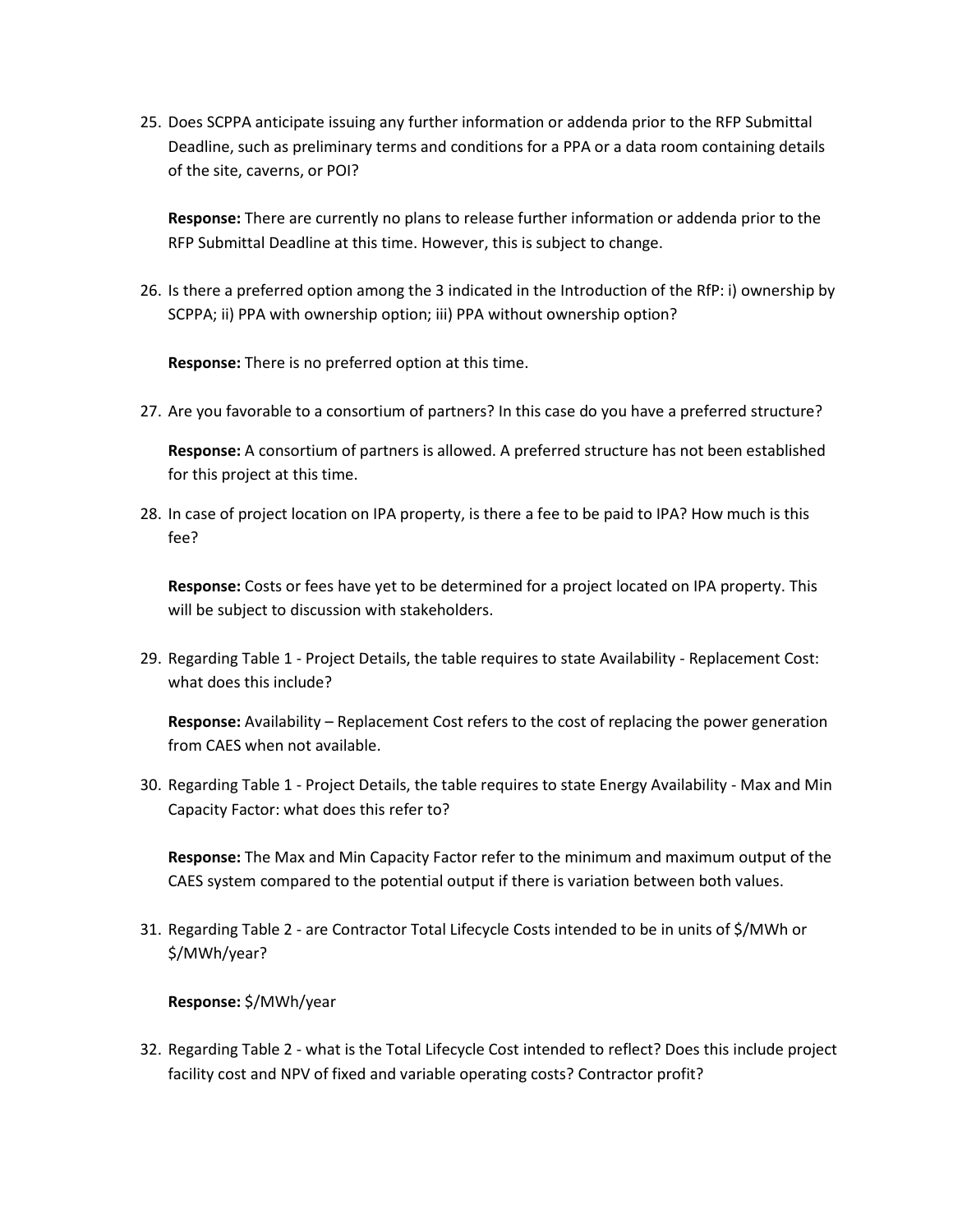**Response:** The Total Lifecycle Cost is intended to reflect the project facility cost, including NPV of fixed and variable costs and contractor profit.

33. Regarding Table 2 - Is Capacity Cost intended to reflect the project capital cost, or a monthly/annual capacity payment amount?

**Response:** The Capacity Cost is intended to reflect the cost of spinning reserves and the generation of said spinning reserves.

34. Regarding Table 2 – Project Costs, the table requires to state the Generation cost (\$/MWh): Is this intended to represent the variable cost incurred during generation, including fuel consumption (versus an energy price for the electricity produced)? Should respondents assume that all fixed costs are included in the Total Life Cycle Cost section in Table 2?

**Response:** The Generation Cost is intended to reflect all variables which are in the cost of generating from the proposed CAES system.

35. Regarding Table 2 – Project Costs, the table requires to state the Compression cost (\$/MWh): Similarly, if compression cost is intended to capture variable costs incurred while in compression mode, what electricity rates do we have to consider to charge the system?

**Response:** The Compression Cost is intended to reflect the market price of electricity for operation in compression mode

36. Under Energy Availability in Table 1, SCPPA requests Minimum and Maximum Capacity Factors. Please provide specific definition or formula for calculation of both.

**Response:** The Minimum and Maximum Capacity Factors refer to the maximum and minimum output of the CAES system compared to the potential output if there is variation between both values.

37. Under Table 2, SCPPA asks for Total Life Cycle Costs and Life Cycle Costs. Both appear to have subcategories. Please provide specific definition or formula for calculation of both Total Life Cycle Costs and Life Cycle Costs to be included.

**Response:** The Total Lifecycle Cost is intended to reflect the project facility cost, including NPV of fixed and variable costs and contractor profit. Both areas should state Total Lifecycle Cost.

38. Under Availability in Table 1, please provide definition of Replacement Costs.

**Response:** Replacement Cost refers to the cost of replacing the power generation from CAES when not available.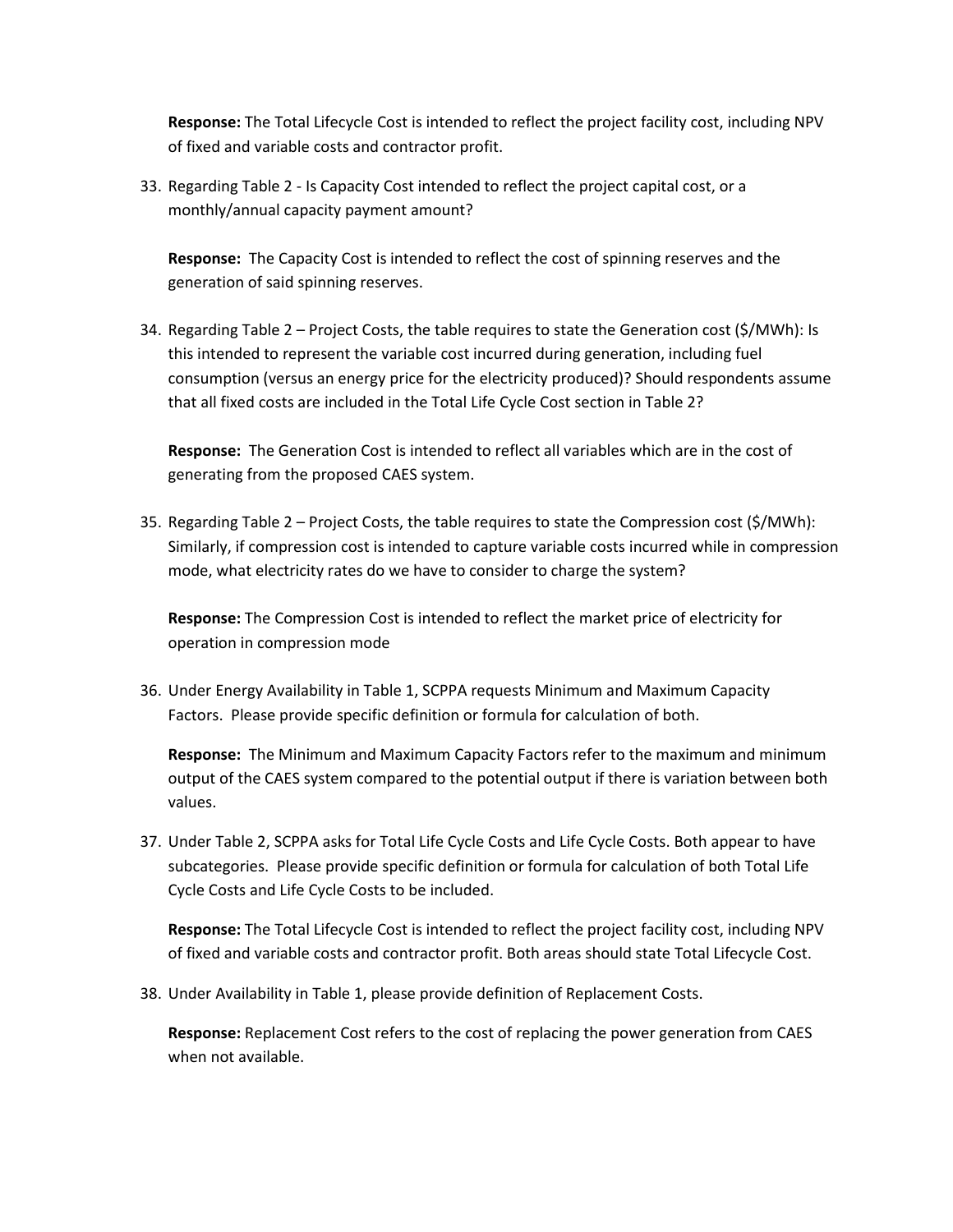39. Under Dispatchability in Table 1, please define the information that you are looking for with respect to the Generator Clutch Options and Costs.

**Response:** Looking to see if options for dispatch regarding generator clutch can be proposed and if so, provide a cost breakdown.

40. Under Usage Application in Table 1, please define the characteristics of the Ancillary Services and Cost Breakdown (e.g. duration of black start) that you are looking for.

**Response:** Off-takers will evaluate any ancillary services which can be provided by a proposed CAES system and the associated cost breakdown.

41. Is there a budget or estimate value associated with this project?

**Response:** No budget or estimated value at this time.

42. How does SCPPA see CAES qualifying for Bucket 1 RECs, even if it is charged by renewables? The renewables might be Bucket 1, but unless the storage project is "behind the meter" of the renewable project, the generation from CAES would not appear to qualify. Further, it seems that charging CAES with renewables might change the original designation of PCC1 for the renewables to PCC2. Do you have some insight we are unaware of that could explain what you are looking for in this note?

**Response:** The generation from CAES will not qualify for RECs unless paired with an eligible renewables facility. The structure would need to be similar to what declare in CEC 9 guide book - Chapter 3 Section F.

43. What approvals would need to be obtained from IPA and the IPP project owners to site the CAES facility on IPA property? Can SCPPA provide a schedule that shows the major activities to obtain such approvals?

**Response:** Approvals by IPA and IPP project owners are yet to be determined, and will be defined based on received proposals.

44. What assets on, or under, the IPA property will be made available for a CAES project that is built on IPA property? These assets might include: a) storage medium, b) water, c) land, d) use of existing facilities or infrastructure.

**Response:** Proposers shall provide description of assets required for the project and assets will be assessed during evaluation.

45. Per the items in the question above, what assets would be available for a project built on non-IPA property?